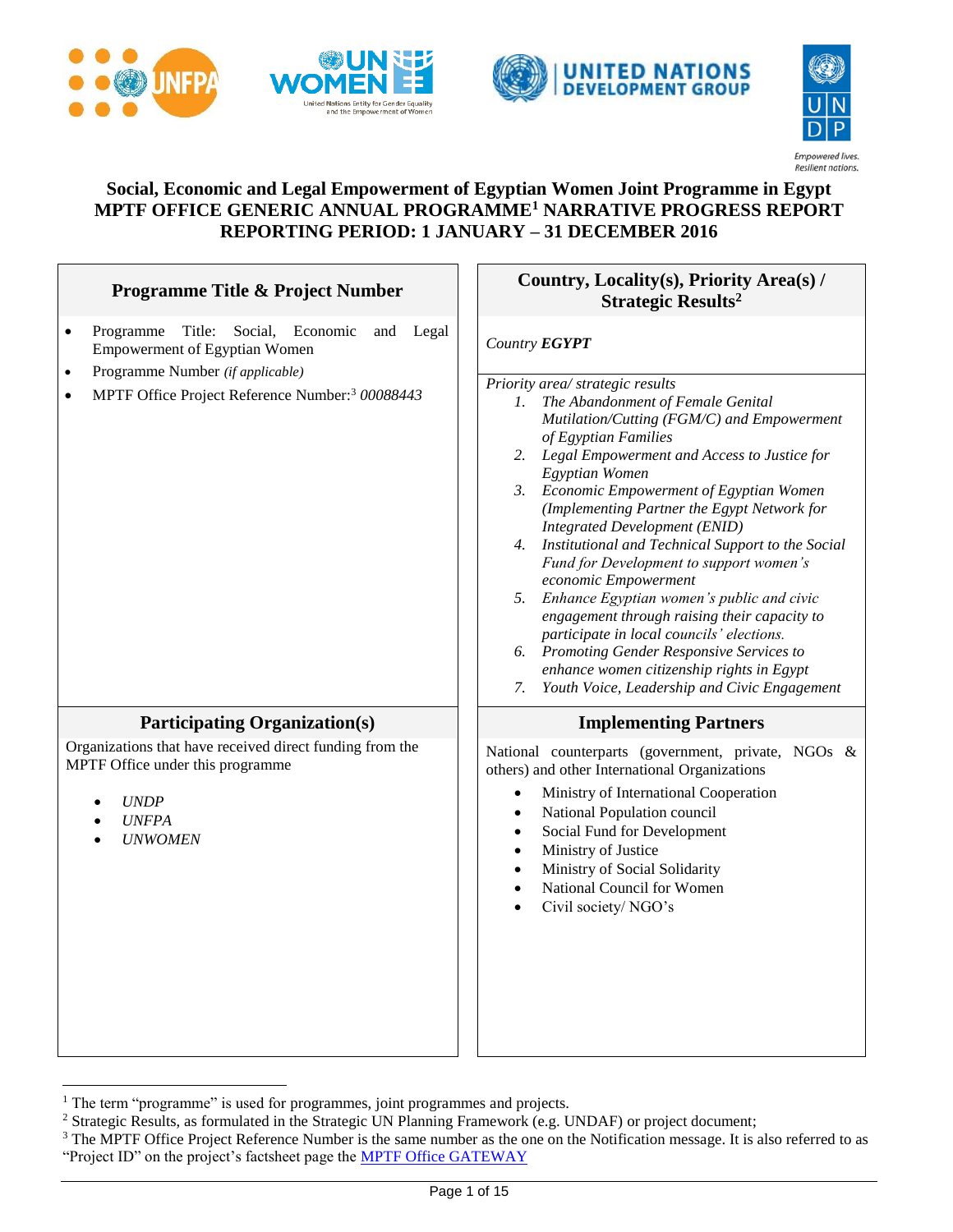| <b>Programme/Project Cost (US\$)</b>                                                                                                                                                                                    | <b>Programme Duration</b>                                                                                                                                                              |
|-------------------------------------------------------------------------------------------------------------------------------------------------------------------------------------------------------------------------|----------------------------------------------------------------------------------------------------------------------------------------------------------------------------------------|
| Total approved budget as per<br>project document: USD7,453,324<br>$(SEK49,900,000) - The actual$<br>received USD6,368,753.25<br>MPTF /JP Contribution <sup>4</sup> :<br>• by Agency $n/a$<br><b>Agency Contribution</b> | Overall Duration (48 <i>months</i> )<br>Start Date <sup>5</sup> (01.01.2014)                                                                                                           |
| $\bullet$ by Agency n/a                                                                                                                                                                                                 |                                                                                                                                                                                        |
| Government Contribution n/a                                                                                                                                                                                             | Original End Date <sup>6</sup> (31.12.2016)                                                                                                                                            |
| Other Contributions (donors)<br>SIDA SEK49,900,000                                                                                                                                                                      | Current End date <sup>7</sup> $(31.12.2017)$                                                                                                                                           |
| <b>TOTAL: USD7,453,324</b><br>(SEK49,900,000)                                                                                                                                                                           |                                                                                                                                                                                        |
| Programme Assessment/Review/Mid-Term Eval.                                                                                                                                                                              | <b>Report Submitted By</b>                                                                                                                                                             |
| Assessment/Review - if applicable <i>please attach</i><br>$\Box$ Yes $\Box$ No Date: dd.mm.yyyy<br>Mid-Term Evaluation Report - if applicable please attach<br>$\Box$ Yes $\Box$ No Date: <i>dd.mm.yyyy</i>             | Name: Khaled Darwish<br>$\Omega$<br>Title: Joint Programme Coordinator<br>$\circ$<br>Participating Organization (Lead): UNDP<br>$\circ$<br>Email address: khaled.darwish@undp.org<br>O |

 $\overline{a}$ <sup>4</sup> The MPTF or JP Contribution, refers to the amount transferred to the Participating UN Organizations, which is available on the [MPTF Office GATEWAY](http://mdtf.undp.org/)

 $\frac{5}{10}$  The start date is the date of the first transfer of the funds from the MPTF Office as Administrative Agent. Transfer date is available on the **MPTF** Office GATEWAY

<sup>&</sup>lt;sup>6</sup> As per approval of the original project document by the relevant decision-making body/Steering Committee.

 $<sup>7</sup>$  If there has been an extension, then the revised, approved end date should be reflected here. If there has been no extension</sup> approved, then the current end date is the same as the original end date. The end date is the same as the operational closure date which is when all activities for which a Participating Organization is responsible under an approved MPTF / JP have been completed. As per the MOU, agencies are to notify the MPTF Office when a programme completes its operational activities.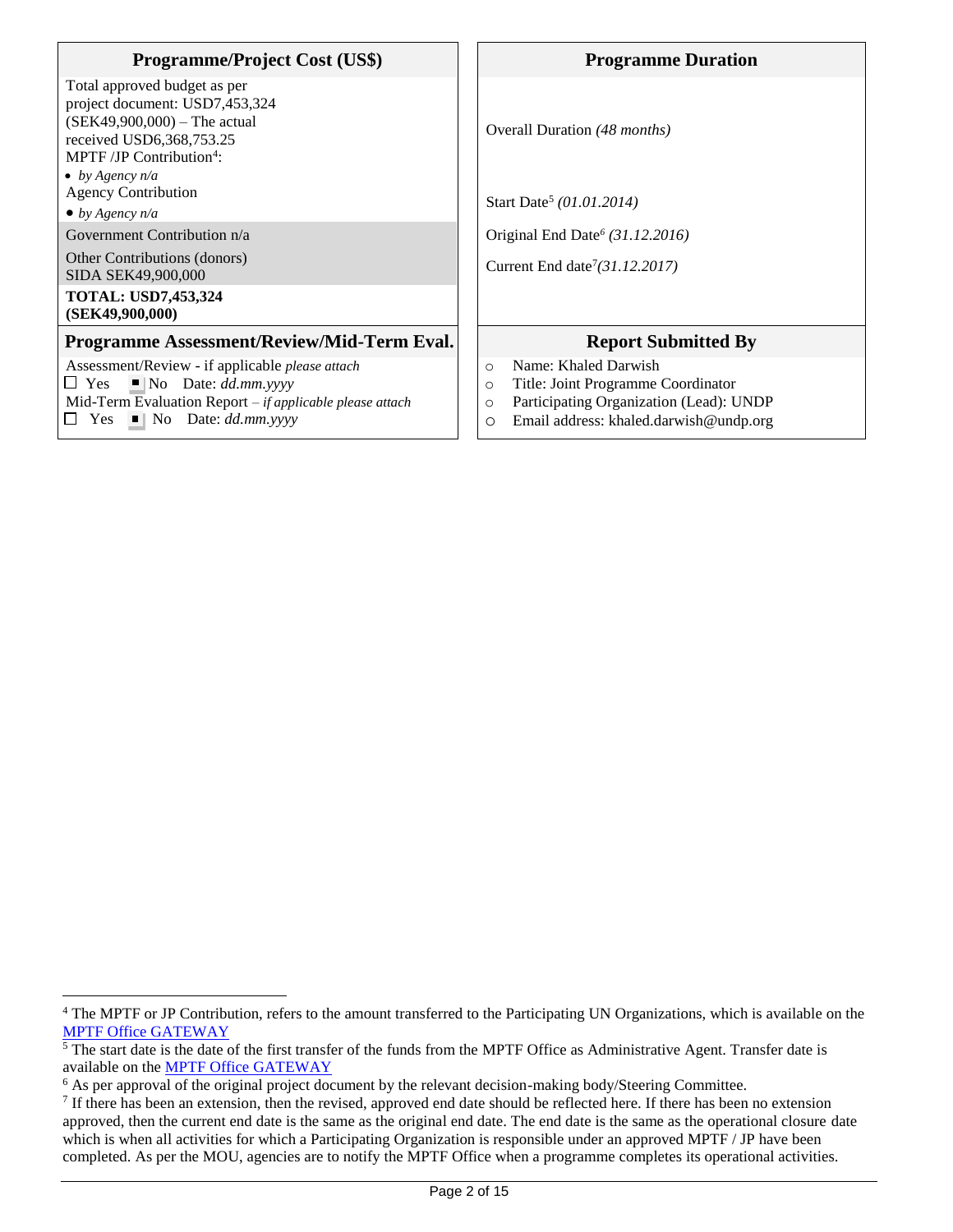### **Acronyms and Abbreviations**

| CSO <sub>s</sub> | Civil society organizations                                            |
|------------------|------------------------------------------------------------------------|
| <b>CRO</b>       | Civil Registry Organization                                            |
| <b>DRF</b>       | Development Results Framework                                          |
| <b>DSO</b>       | Dispute Settlement Office                                              |
| <b>ENID</b>      | Egypt Network for Integrated Development                               |
| <b>GBV</b>       | <b>Gender Based Violence</b>                                           |
| <b>GE</b>        | <b>Gender Equality</b>                                                 |
| <b>GOE</b>       | Government of Egypt                                                    |
| <b>FGM</b>       | Female genital mutilation                                              |
| JP               | Joint Programme                                                        |
| <b>LAO</b>       | Legal Aid Office                                                       |
| <b>MCIT</b>      | Ministry of Communications and Information Technology                  |
|                  | MOFA/MoFA Ministry of Foreign Affairs                                  |
| MOI/Mol          | Ministry of Interior                                                   |
| MOJ/MoJ          | Ministry of Justice                                                    |
| MOP/MoP          | Ministry of Planning                                                   |
| MOSS/MoSS        | Ministry of Social Solidarity                                          |
| <b>MSAD</b>      | Ministry of State and Administrative Development                       |
| <b>NCW</b>       | <b>National Council for Women</b>                                      |
|                  | MOHE/MoHP Ministry of Higher Education                                 |
| <b>MOHP</b>      | Ministry of Health and Population                                      |
| <b>NGO</b>       | Non-governmental organization                                          |
| <b>PSA</b>       | <b>Public Service Announcement</b>                                     |
| <b>RFP</b>       | <b>Request for Proposal</b>                                            |
| <b>SH</b>        | Sexual Harassment                                                      |
| <b>SFD</b>       | Social Fund for Development                                            |
| <b>SYPE</b>      | Survey of Young People in Egypt                                        |
| <b>UNDAF</b>     | United Nations Development Framework                                   |
| <b>UNDP</b>      | United Nations Development Programme                                   |
| <b>UNFPA</b>     | <b>United Nations Population Fund</b>                                  |
| UN Women         | United Nations Entity for Gender Equality and the Empowerment of Women |
| <b>VAW</b>       | Violence against Women                                                 |
| <b>WPE</b>       | Women's Political Empowerment                                          |
| Y-Peer           | <b>Youth Peer Education Network</b>                                    |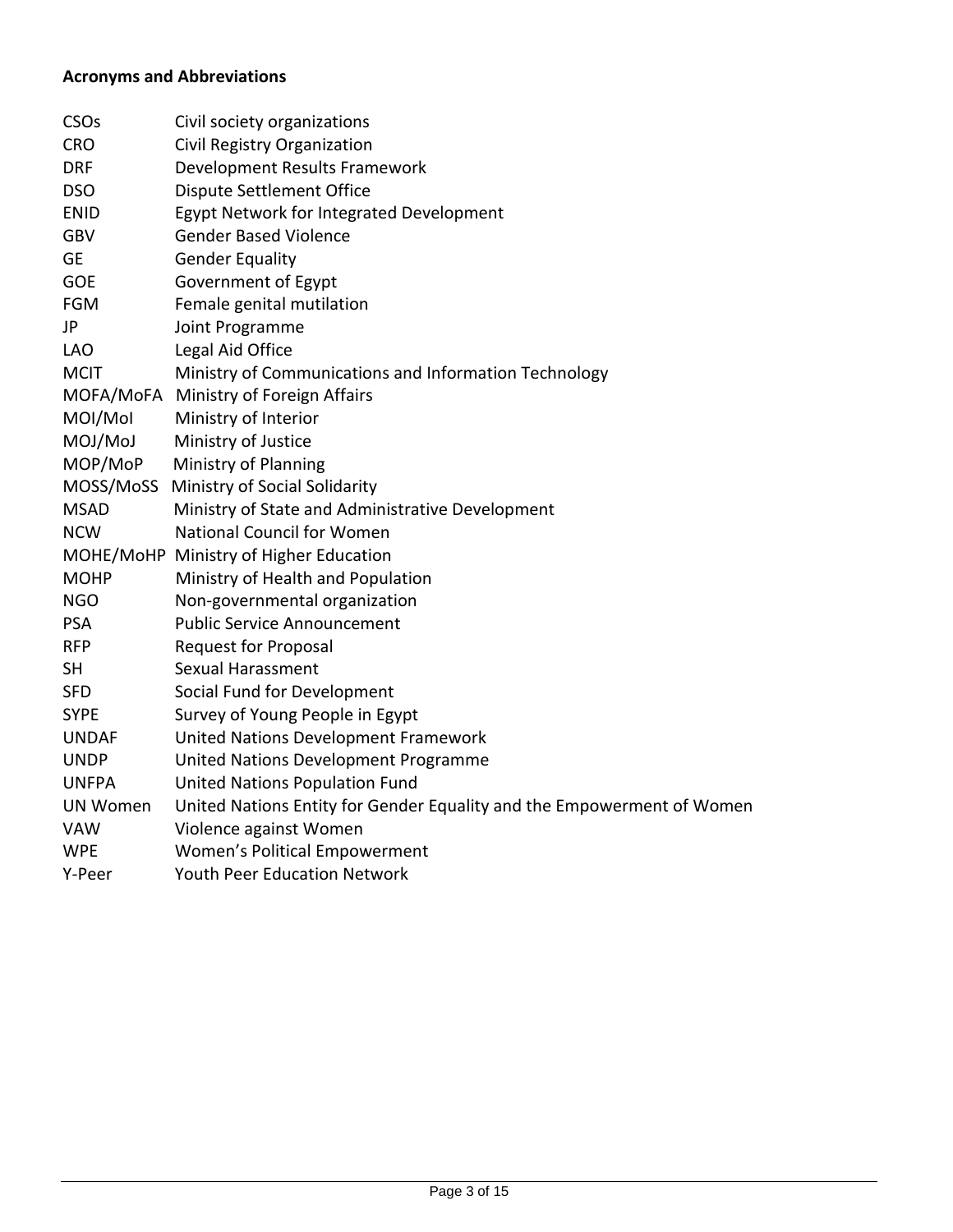### **EXECUTIVE SUMMARY**

This integrated programme is implemented through UNDP, UN Women and UNFPA, with the objective of addressing the different multi-faceted challenges that are facing women and young girls in Egypt through supporting several initiatives targeting three pillars of women's empowerment including social, legal and economic empowerment. The three pillars of the JP are perceived as vital and inter-connected and build on the comparative advantages of the three UN agencies involved.

Within the scope of social empowerment, the year 2016 witnessed accelerated implementation of the National FGM Abandonment Strategy (2016-2020) which was launched in 2015. The 2008 law against FGM practice has been amended from a misdemeanor to a felony in the Egyptian Penal Code and was passed by the Egyptian Parliament in August 2016.

The Programme supported the Ain Shams to establish SH committees inside the university in accordance with the endorsed policy, which provides a framework and mechanism for dealing with individual cases of sexual harassment in the university.

Under the legal empowerment of women pillar, the JP continued its support to the Ministry of Justice to upscale the establishment of legal aid offices in family courts to provide free legal assistance to poor men and women and enhance access to justice. Three offices established in 2016 bringing the total number of offices established with UNDP support to 19 which have supported 97,292 cases out of which 71% were women. The programme is supporting the setting up of the infrastructure for the automation and networking among Main Family Prosecution Offices and their subsidiary offices, Legal Aid Offices (LAOs), Dispute Settlement Offices (DSOs) and Family Court rooms, which will help enhance the operational efficiency and transparency of the Family Courts System.

There has been much progress in women economic empowerment in 2016 including expanded support to the handicraft sector targeting women's economic empowerment in Upper Egypt by continuing its scale up of the One Village One Product (OVOP) model in disadvantaged villages in Qena. In 2016, 30 students received TOT on entrepreneurship and soft skills.

The Social Fund for Development through the JP in 2015 started implementing gender mainstreaming and empowering women through the Gender Unit. The JP with the SFD launched the Gender Strategy in October 2016 addressing the economic and social empowerment of Egyptian women. The work of the gender mainstreaming is currently reflected on the work of the SFD and its initiatives in terms of number of women benefiting from Micro and Small Enterprises. With more projects for women reaching 46% in the microenterprises and 24.5% in small enterprises.

In 2016, the JP continued to work on the citizenship initiative through a close cooperation with NCW and the Ministry of Interior issuing 42,221 ID cards until the end of 2016. The JP collaborated with NCW in a new initiative proposed in 2016 aiming at providing training to women to raise their capacity and equip them with the necessary knowledge to effectively participate in the anticipated Local Councils' election.

The JP launched the "Taa Marbouta" campaign in October with airing of 7 PSAs to raise awareness about the social, political and economic hurdles that face women in Egypt. 2016 witnessed 2 phases of airing accompanied with a social media campaign reaching a total of 23 million views.

This Consolidated Annual Progress Report under the Social, Economic and Legal Empowerment of Egyptian Women in Egypt covers the period from 1 January to 31 December, 2016. This report is in fulfillment of the reporting requirements set out in the Standard Administrative Arrangement (SAA) concluded with the Donor. In line with the Memorandum of Understanding (MOU) signed by Participating UN Organizations, the Annual Progress Report is consolidated based on information, data and financial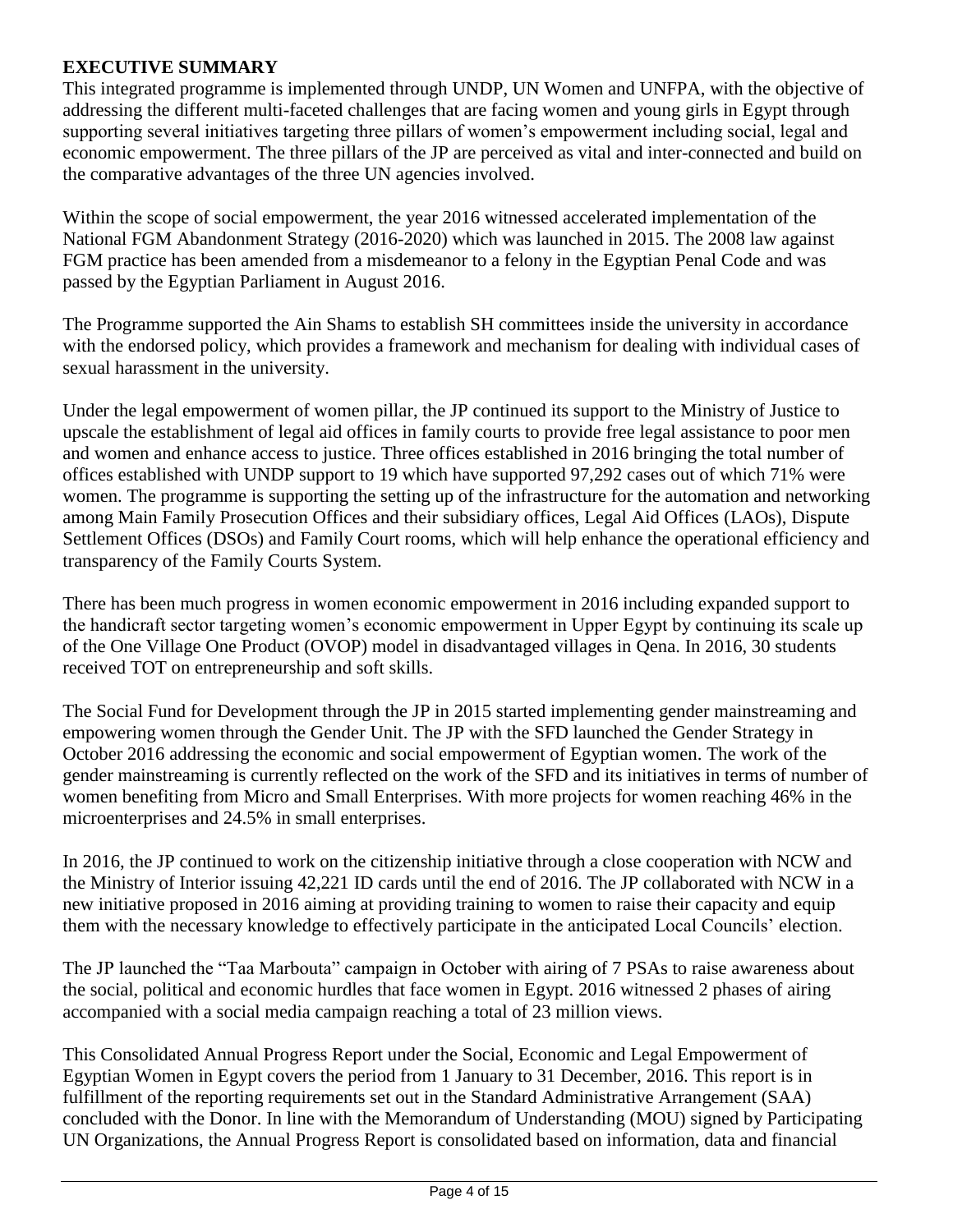statements submitted by Participating Organizations. It is neither an evaluation of the Joint Programme nor an assessment of the performance of the Participating Organizations. The report provides the Steering Committee with a comprehensive overview of achievements and challenges associated with the Joint Programme, enabling it to make strategic decisions and take corrective measures, where applicable.

# **I. Purpose**

The overarching strategy for the current UNDAF  $(2013 - 2017)$  for Egypt is making women's and men's concerns an integral dimension of the design, implementation, monitoring and evaluation of policies and programmes in all UNDAF priority areas so that women and men benefit equally and inequality is not perpetuated. This will ultimately contribute to the advancement and the achievement of human development with gender equality and the empowerment of women in Egypt at the forefront.

This integrated programme is implemented through UNDP, UN Women and UNFPA, with the objective of addressing the different multi-faceted challenges that are facing women and young girls in Egypt through supporting several initiatives targeting three pillars of women's empowerment including social, legal and economic empowerment. The integrated programme is working at both the grass root and policy levels with full engagement of civil society, as the main agents of change, and the Government of Egypt. The programme addresses specific hurdles faced by women to encourage women's equal participation in society based on citizenship rights, as shown below:

**Pillar 1: Social Empowerment -** The process that helps women gain control over their own lives, being able to act on issues that others define as important for their lives. The capacity to analyze, organize and mobilize, participate in collective action for change, related to empowerment of citizens to claim their rights and entitlements.

**Pillar 2: Legal Empowerment -** Focusing on legal empowerment to improve both access to justice and the quality of justice women receive. They include legal Education; legal aid services; support for nondiscriminatory dispute resolution *fora* to complement or supplement; training of paralegals; and rights awareness.

**Pillar 3: Economic Empowerment -** Appropriate skills, capabilities and resources and access to secure and sustainable incomes and livelihoods. To achieve economic empowerment, women must get access to and control over resources. Women's economic empowerment – that is, their capacity to bring about economic change for themselves – is increasingly viewed as the most important contributing factor to achieving equality between women and men.

#### **II. Results**

### **i) Narrative reporting on results:**

**OUTCOMES- The Story of Change/ Implementation Mechanisms and Key Partnerships**

### **SOCIAL EMPOWERMENT**

### **Output 1 Enabling environment (political, legal, social) sustained to abandon the practice of FGM/C and combat other forms of violence against women and children.**

Activity Result 1.1: A National Development Strategy for Family Empowerment and Action Plan developed in the short, medium and long term to achieve national development targets.

*Reporting on Indicator:* The results of the 2014 Egypt Demographic Health Survey (DHS), launched in May 2015, verified the decrease in FGM prevalence rates, among girls in 15-17 age group, from 74% in DHS 2008 to 61% in DHS 2014. The DHS 2014 results highlight the impact of the of the anti-FGM efforts of the Programme.

Activity 1.1.1: Support PMU of project to coordinate national development strategy for family empowerment and action plan

Efforts continued in 2016 to strengthen the capacity of the National Population Council to promote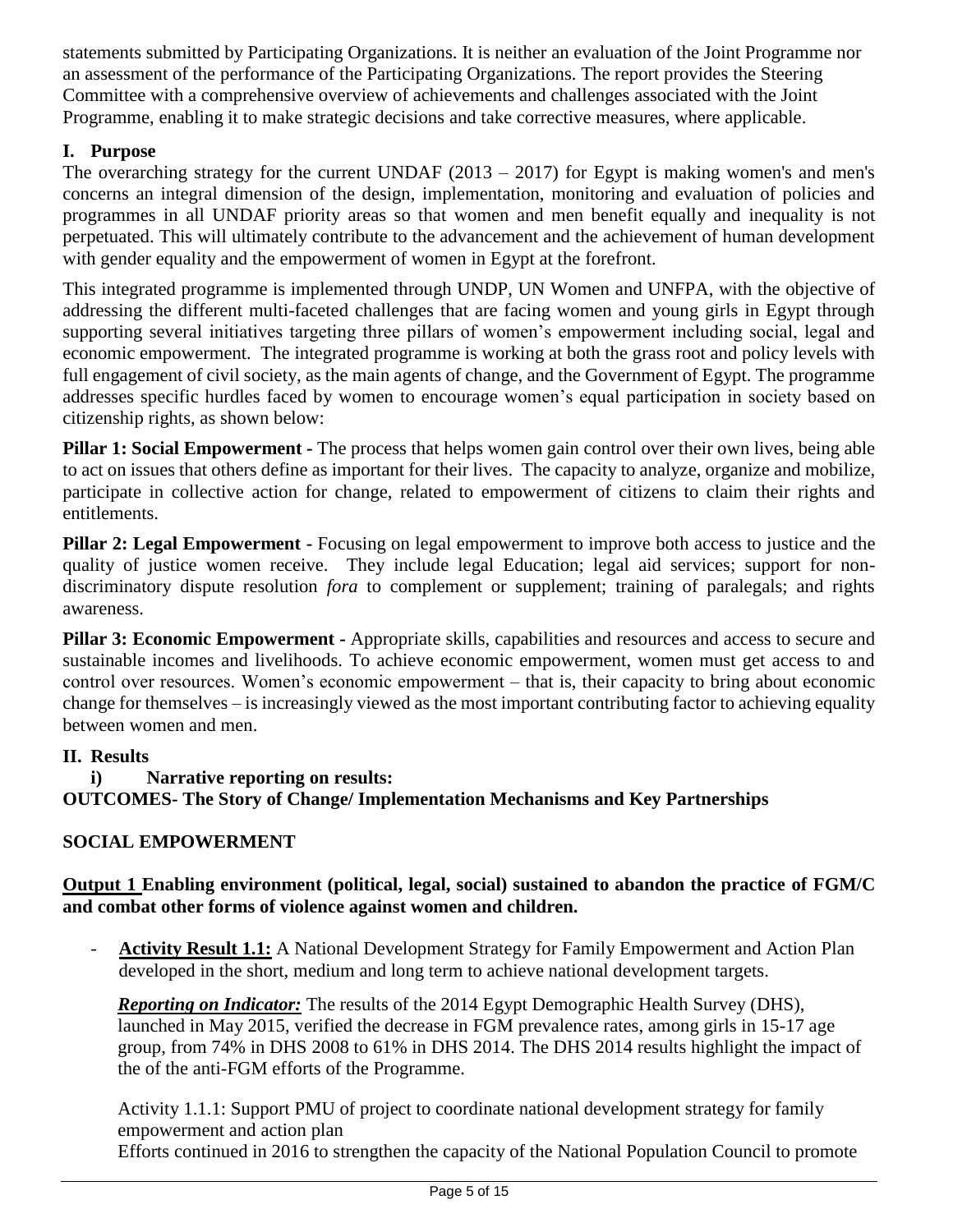the abandonment of FGM and empower families. Capacity building to provide support to the line ministries, medical community, NGOs to enhance mainstreaming of FGM Abandonment and Family Empowerment issues within the relevant institutional framework.

Activity 1.1.2: Establish National Task Force for implementation of the strategy from concerned groups including different ministries and government partners, NGOs from different governorates, and media experts to develop an operational workplan with allocated budgets for mainstreaming family rights within development programs

The FGM Abandonment and Family Empowerment Program implemented by NPC launched the National FGM Abandonment Strategy and operational workplan with national indicators in June 2015. In 2016 Legal Task force was established with Legal Representatives of the General Prosecutor, Ministry of Justice, Forensic Medicine, Ministry of Health and Population Supervision on Clinics Department, Ministry of Interior.

The Programme defined the gaps of 2008 FGM Law and held legal taskforce consultation meetings which proposed an initial legal draft to the MoHP to strengthen the punishment of the FGM crime. The process continued with the cooperation between MoHP and MoJ producing a final Draft Law that was passed by the Egyptian Parliament in August transferring the crime from a Misdemeanour to a felony. The law also punishes all partners in the crime including perpetrators, family members, or any member affiliated with FGM crime. The Legal Taskforce also identified operational steps including training of MOHP Supervision Department for Doctors and Forensic Medicine Sector of Ministry of Justice. Regulatory notes were issued for doctors, District Attorney's and Ministry of Interior officers stipulating a detailed explanation of the new law and the operational steps required by each entity for implantation of the Law. The new law aims at lowering the prevalence of FGM.

### **Activity Result 1.2:** Mainstreaming for FGM abandonment achieved in Line Ministries

Activity 1.2.4: Mainstreaming legal circular for private doctors confirming action taken against perpetrators of the FGM criminalization law.

- Legal circular from MoHP Supervision on clinics Department mainstreamed to doctors in all governorates.
- Regulatory note circulated on the 2016 FGM Law from the General Prosecutor to District Attorneys nationwide.
- One day Training of 56 Doctors from MOHP Supervision Department (this department is responsible for licensing of private clinics, hospitals and all private health related facilities) from 9 governorates

Activity 1.2.5: Develop a training manual for teachers, school facilitators and religious leaders on the family empowerment approach

NGOs implemented central activities including the following in collaboration and support of UNFPA (Fayoum, & Aswan) implementation in these governorates is through the direct implementation of NPC and via the umbrella of the NPC branches

- o Training of Trainers for 80 school Teachers and social workers from 3 governorates.
- o Training of 340 Raedat Reefiyat (social workers for awareness in MOHP).
- o 6 Coordination Meetings held with the Ministries and Governors for implementation of the National Strategy at the local level.

Activity 1.2.6: Mainstreaming FGM Abandonment Curricula with the National Centre for Judiciary Studies.

- Integrating FGM Abandonment content within preparatory courses for newly appointed district attorneys and young judges. In 2016 the program supported 8 training sessions targeting 480 district attorneys and 150 judges focusing on FGM detriments from sociocultural, religious, medical and legal perspective that encourages punishing practitioners and perpetrators of the FGM Law.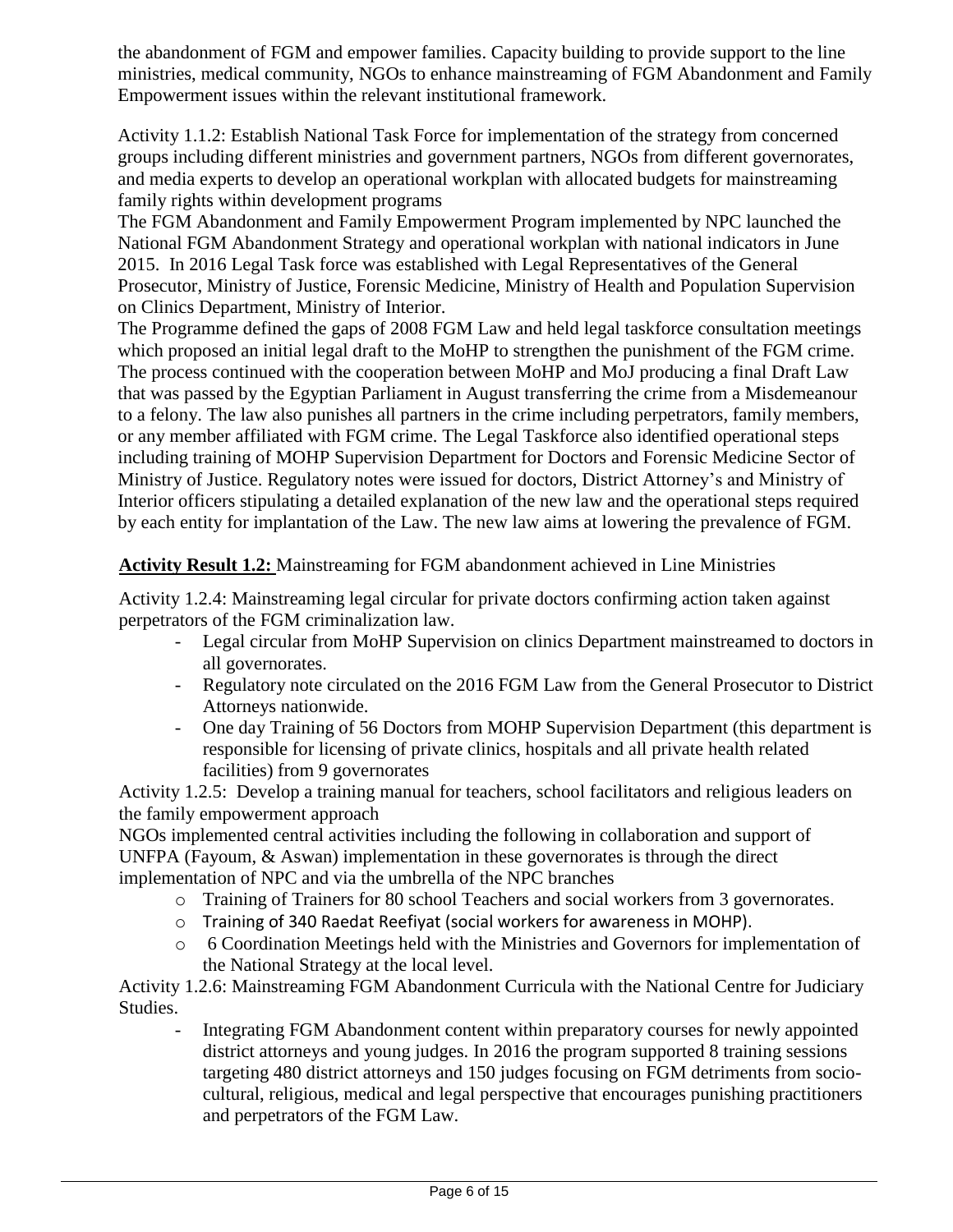- Legal Task Force shall finalize unified curricula for the Center for Judiciary Studies in 2017/2108.

**Activity Result 1.3:** Operational and regulatory environment to abandon FGM and other forms of violence against children at the local level strengthened and expanded.

Expanding civil society networks throughout Egypt and enhancing the establishment of a forum for NGOs to coordinate anti-FGM efforts:

- o Training of 70 local journalists from different governorates and 340 Raedat Reefiyat (social workers for awareness in MOHP).
- o Implementing 30 functional literacy classes and awareness sessions on the detriments of FGM targeting 1050 women and girls.
- o 6 Coordination Meetings held with the Ministries and Governors for implementation of the National Strategy at the local level.
- o 21 Awareness Sessions during Vaccine Sessions and Campaigns targeting 2100 families.
- o Doctors Against FGM Working Group established for developing Anti-FGM medical curriculum
- o First Doctor's Conference to discuss the curriculum scheduled for 3 February 2017 in line with the Zero FGM Tolerance Day (6 February 2017).

**Activity Result 1.5:** Advocacy and communication strategy strengthened to sustain national and local campaigns denouncing FGM/C and other forms of violence against children. The programme conducted media Workshops for Egyptian Media Personnel to update them on latest features, information and new approaches for addressing families with girls at risk.

- Media Event on the Zero Tolerance Day in February 2016 parallel to the consultation meeting held titled "Stopping FGM Medicalization – A Scientific and Legal Vision". The consultation meeting was supported by the Minister of Health and Population. The recommendations of the meeting enhanced strong media dialogue against doctors who continue supporting FGM.
- 2 press conference workshops were held at NPC September 2016 with legal experts to explain the proposed changes to the FGM law thus mobilizing media to enhance public opinion hype for the new law.

**Activity Result 1.6:** Strengthened community and legal mechanisms to combat sexual harassment through edutainment campaigns targeting young men and women and support to law enforcement.

Activity 1.6.1: Steering committee for sexual harassment and GBV including civil society and government.

The JP contributed to the initial steps towards the establishment of this steering committee in 2016. This steering committee brings together all relevant institutions engaged in GBV prevention, protection and response services and will be set up and operational to continuously consider the gaps and coordinate efforts. As the NCW is developing a strategic framework for implementation of the National Strategy, this steering committee is set up within this framework to carry implementation forward. The consultations to develop 5-year action plans on the central level and on the 27 governorates level started in 2016 and will be finalized early in 2017, and as such the committee will officially endorse the framework for implementation and the governorates action plans and resume its role in monitoring progress and addressing gaps.

### Activity 1.6.3: Broadcasting of edutainment campaigns - Taa Marbouta

Taa Marbouta campaign concept and branding has been developed by UNFPA in partnership with the National Council for Women and other UN agencies as part of this joint program to cover all the themes brought under the joint program. The campaign aims to change the perceptions of the Egyptian society towards women. The campaign is based on an innovative approach that aims at addressing misconceptions, redefining gender roles, and fostering women's participation in all spheres of life.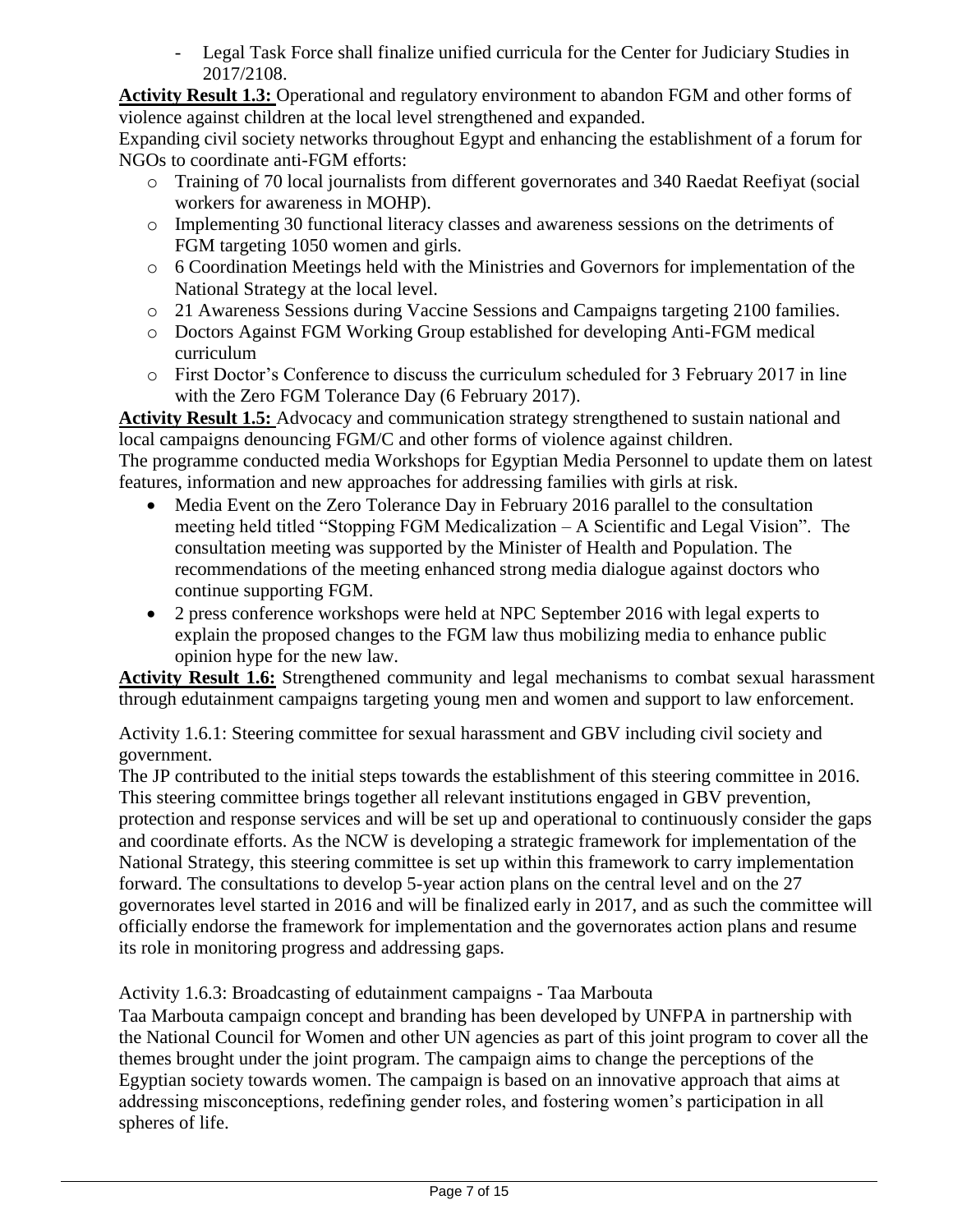The JP launched the first phase of "Taa Marbouta" campaign in 2016, the campaign consisted of a generic TV spot introducing the concept and slogan of the campaign and three TV spots focused on combatting sexual harassment and covering the perspectives of the victim, community and the harasser. The campaign was launched on TV and social media and reached out to more than 15 million views on social media, 8 million views on television in only four months since its launch. It is not only regarded as a public awareness raising campaign, but also a source of inspiration to many based on the interactions on the social media platforms.

The spots were aired twice in 2016, during the month of Ramadan, as well as during October and November.

The launch event was held the  $2<sup>nd</sup>$  of October 2016 in Cairo Opera House, with the media, policy makers, the president of NCW, and celebrities among the target audience. It was organized as a highlevel event to create wide publicity of the campaign, including women ministers, former and current women Egyptian ministers, business men, several representatives from UN Agencies, other members of NCW and social media influencers. Several media reports were published in the eve of the event. Celebrities and other participants were encouraged to take a photo with the Taa Marbouta logo and post photos on Facebook and Twitter, thus showing their support for the campaign and its messages. The celebration featured selected women and girls with inspiring success stories.

In the Official launch UNFPA Representative handed the campaign to the President of NCW, a symbol of full national ownership. It is expected that Taa Marbouta will continue as a movement, which success can eventually contribute to its self-funding. As an example, the NCW has travelled to the field to interview supporters of the campaign, and will edit and post the videos on their website. Future longer term plans envision making Taa Marbouta a seal for women empowerment and protective and inductive environment for women's participation in Egypt, thus encouraging celebrities and private companies to join the campaign. As such, the campaign supported by SIDA has produced a major added value, thus spreading further than the initial planned reach. UNFPA is planning to conduct an external secondary evaluation of the Taa Marbouta campaign. This evaluation will identify the overall impact on the beneficiaries, including change in opinions/behavior.

Activity 1.6.4: Training for select MOI personnel and law enforcement relevant institutions on combating sexual harassment

Following the request of the MOI and MOJ, the training is postponed to 2017.

Activity 1.6.5: Development and operationalization of internal policies and procedures addressing sexual harassment in educational institutions (universities)

In 2016, UNFPA facilitated the establishment of the Anti-Sexual Harassment Unit in Ain Shams University. The opening of the unit operationalized the sexual harassment policy of the university, including all elements of the complaint process and awareness raising on campus. A total of 96 representatives of students, staff and employees were capacitated to take part in the further roll-out and institutionalization of the Unit.

The opening of the Anti-Sexual Harassment Unit builds on the work completed in 2015, where the internal policies and procedures to address sexual harassment were developed and adopted by Ain Shams University.

#### **The following activities were implemented:**

- Development of the pathways and complaint forms/process.
- Awareness activities held for staff, faculty deans and students in Ain Shams University, actively involving faculty staff and students, thus ensuring local ownership. These activities have been important to spread awareness among students about the Unit in addition to creating a group of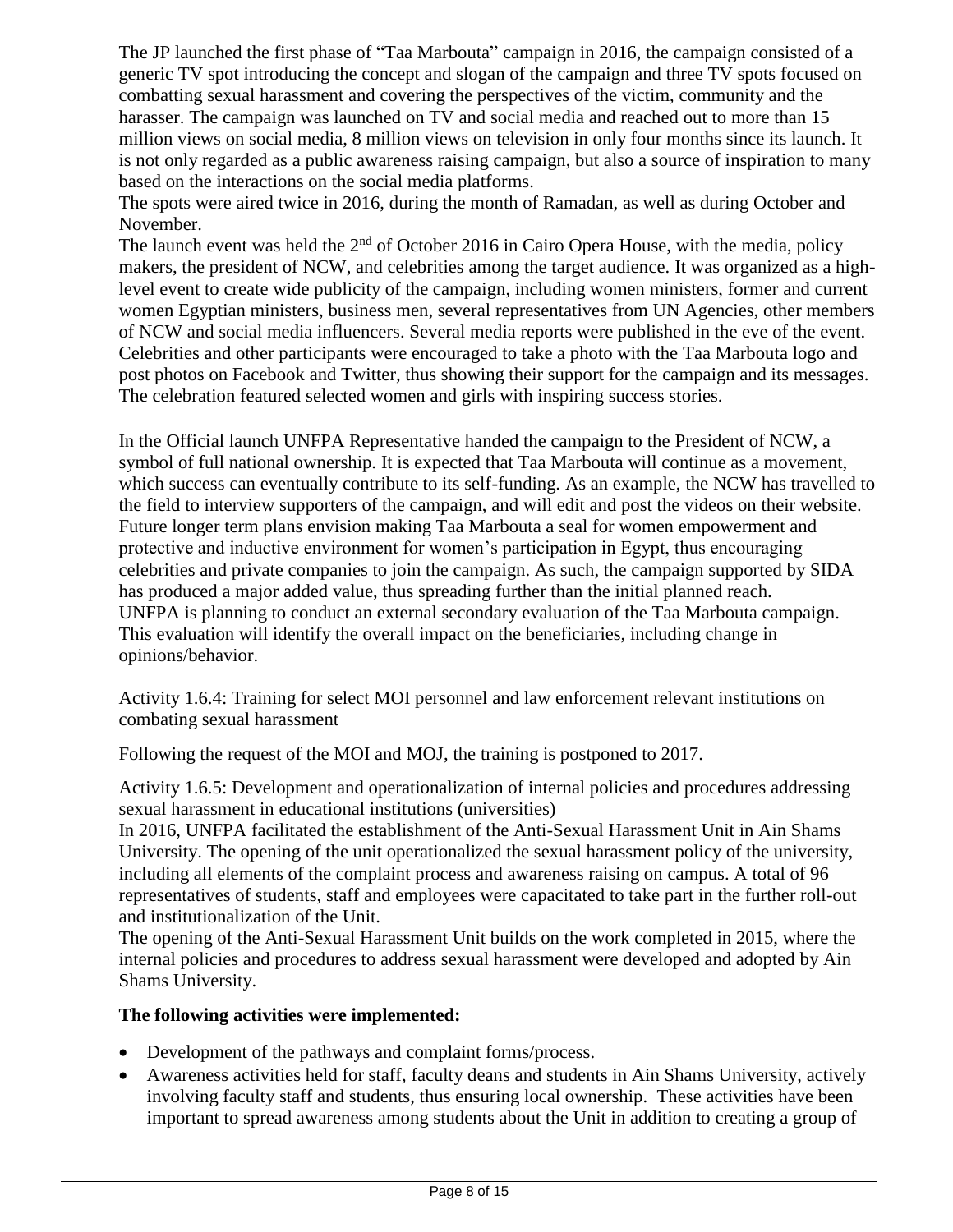volunteer representatives who will be crucial in the continuous development and work with the Unit.

- Physical refurbishment *of the Unit.* The Unit in Ain Shams University has been physically refurbished including IT equipment.
- Holding the official opening of the Sexual Harassment Unit. The Unit was opened officially on the 11th of April, under the auspices of the Ain Shams University Vice President, the Swedish Ambassador, First Secretary of the Embassy of Sweden and representatives from the National Council for Women, UNDP and UNFPA. Awareness materials were produced and disseminated among students and staff.

### **Output 2: Women's public and civic engagement is enhanced, enabling them to advocate and influence policy and decision making processes to advance the status of Egyptian women<sup>8</sup>**

**Activity result 2.1:** Female and youth members of local councils are equipped with the necessary knowledge and skills to promote and further advance women's rights within elected bodies. The percentage of female parliamentarians in the Egyptian Parliament increased substantially reaching 15%. The JP has worked in partnership with the NCW to raise women's political participation in local council elections. Through solid research, it has been evident that the political participation of women on the local levels has a direct positive correlation with the political participation of women on the national and international levels. Thus, it was essential to work towards raising the capacity of women to participate by voting and running for local council elections through a capacity building campaign conducted across Egypt titled "prove your strength…you have the right to a quarter of your council".

82 awareness sessions were held across Egypt targeting the male and female community members and leaders such as natural village leaders, religious leaders, representatives of political parties, heads of universities and other government leaders.

**Achieved results:** 82 sessions were held that targeted 12,389 women and men in 2016 in 25 governorates. Sessions aimed at improving leadership skills, public speaking capacity, selfconfidence, communication skills and how to plan a successful election campaign. Among the lessons learnt was the value of increasing men and youth involvement.

**Activity result 2.3** Enhanced girls' and young women's civic and public engagement through peer education

During 2016, UNFPA, through its youth-led network Y-PEER, reached a total of 17,681 young people in 18 governorates with messages on women empowerment and participation. The network mobilized and created cadres of young leaders well-capacitated to carry out advocacy and peer education sessions in their communities, with the aim of changing social norms though interactive discussions. Targets for peer education sessions were over-achieved, where 831 sessions were held and 40 Theater plays were conducted within the framework of Y-PEER**.** 

# **Output 3: Gender responsive governance and policies enhanced**

 $\overline{a}$ 

**Activity result 3.1:**Egyptian Women Public Policy Forum established

By end of 2016, UNDP and ENID have produced and published over 39 policy briefs and 19 case studies to document or assess its field level experience and engage with the local and national policies and programmes.

**Activity result 3.2:** A program for supporting women in SMEs and handicrafts sectors in Upper Egypt developed and implementation started.

Trainings from ENID's OVOP intervention have continued for six innovative crafts with more production in 2016.

 $8$  This output was added to replace output 2 in the Programme document upon the request of the NCW to support Egyptian women to participate in the local councils' election. The Egyptian Constitution allocates 25% of local councils' seats to women and youth. The change in output and related activities was approved by SIDA.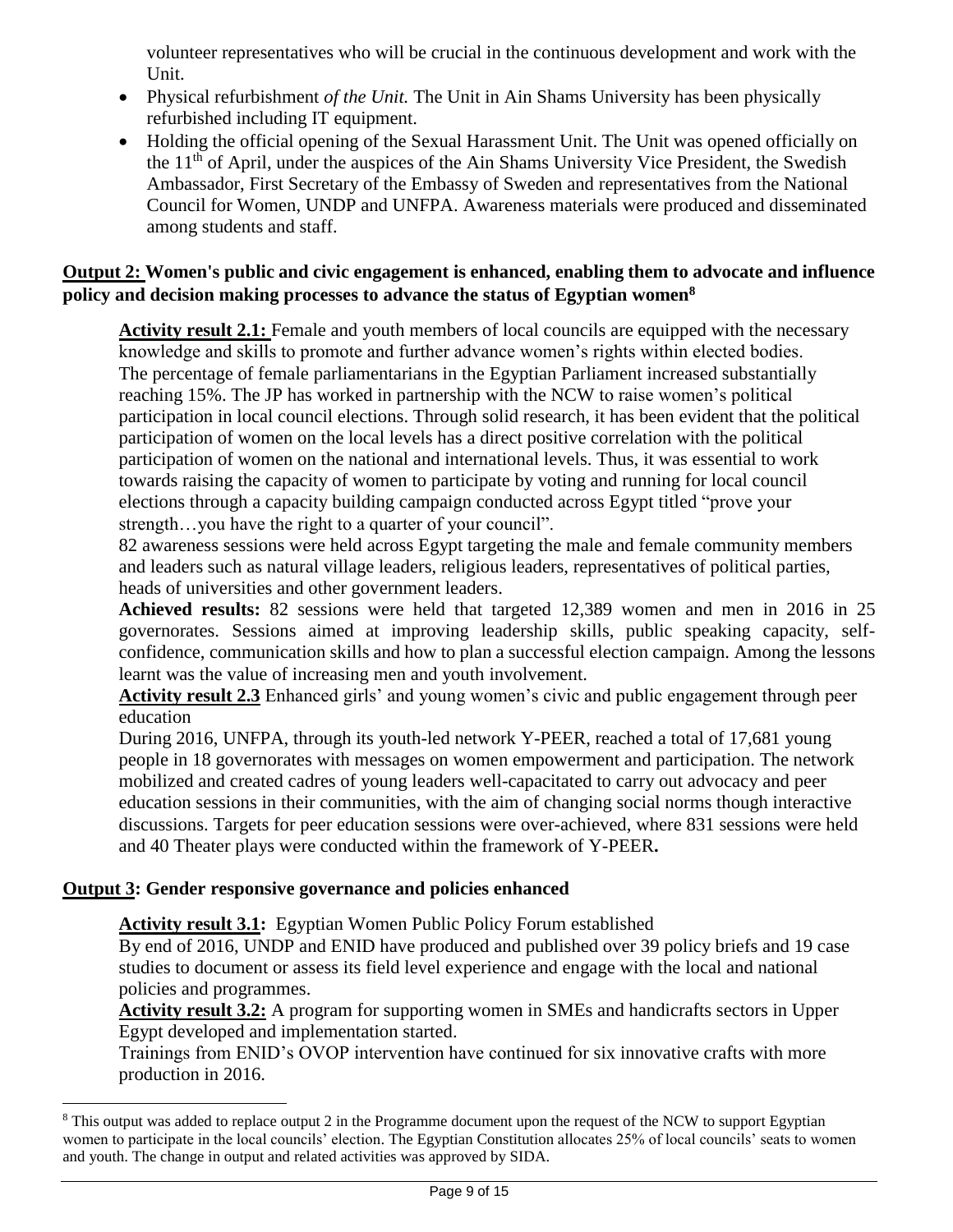The JP and ENID trained additional 214 women in 2016. More sales outlets opened in Upper Egypt and Cairo to facilitate the process of selling the products produced. ENID is so proud to be able to deliver three orders to the British Museum in London in July.

In July, 85 beneficiaries who joined literacy classes in 6 villages entered literacy tests that were conducted by the General Authority for Literacy and Adult Education (GALAE). 75 girls out of 85 passed the literacy tests, achieving 88.23% pass in the literacy tests. In 2016, 30 students received TOT on entrepreneurship and soft skills. Six awareness sessions on local government and municipalities were conducted in 6 villages and 30 beneficiaries (graduates of literacy classes) were selected for participating in sessions.

# **Activity Result 3.4:** Survey of Young People in Egypt (SYPE)

This year in partnership with the Population Council, UNFPA published the report *'Her Future is Marriage': Young People's Attitudes towards Gender Roles and the Gender Gap in Egypt.* The publication provides important information about youth' social norms that can be used for advocacy to facilitate change in policies and social norms. It builds on the Survey of Young People in Egypt (SYPE) 2014 data as well as recently collected qualitative data, and includes more detailed analysis of change in gender role attitudes during the transition to adulthood. The report gives a better understanding of how young people's attitudes are formed in Egypt, their support or opposition of gender equality.

In addition to this, the Population Council has developed and printed three policy briefs based on the SYPE data on medicalization of FGM, youth civic engagement and youth school-to-work transition. Finally, an annex to SYPE 2014 developed discussing the risks, values, challenges and opportunities for young people living in slum areas of Greater Cairo and the social networks they create there. The final report was published in an event in December reaching key policy makers and members from civil society.

# **LEGAL EMPOWERMENT**

### **Output 4: Fair and efficient access to justice by women improved**

**Activity Result 4.1:** Operational Efficiency, transparency and integrity strengthened in Family Courts and Family Prosecution.

Activity 4.1.5 In partnership with the Ministry of Justice, the Public Prosecution and the Ministry of Communication and Information Technology, the programme continues to support the setting up of the infrastructure for the automation and networking among Main Family Prosecution Offices and their Subsidiary Offices, Legal Aid Offices, Dispute Settlement Offices and Family Court rooms, which will help enhance the operational efficiency and transparency of the Family Courts System by facilitating legal procedures and reducing litigation periods. To date, the JP completed the setting-up of the ICT infrastructure for the automation project in the Prosecution Information Center Headquarters in Nasr City. The project also rolled-out the automation in two main Family Prosecution offices, namely Luxor and Aswan, and their 11 Subsidiary Offices.

Activity 4.1.6 Three workshops were conducted for a total of 120 Family Courts Judges to discuss the challenges faced within family courts; these workshops resulted in a set of recommendations which were submitted to the Minister of Justice for his endorsement.

Activity 4.1.9 Five trainings were conducted for 150 legal aid and dispute settlement employees to strengthen their capacities to perform their duties and consequently enhance the role of legal aid and dispute settlement offices.

**Activity Result 4.2:** Increased Access to legal Information on Personal Status Law and Family Courts Law.

Activity 4.2.2 UNDP continued its support to the MOJ to upscale the establishment of LAOs in family courts to provide free legal assistance to poor men and women and enhance access to justice. Three offices were established in 2016 in Assiut, Areesh and Minya, bringing the total number of offices established with UNDP support to 19 which have supported, between 2008-2016, 97,292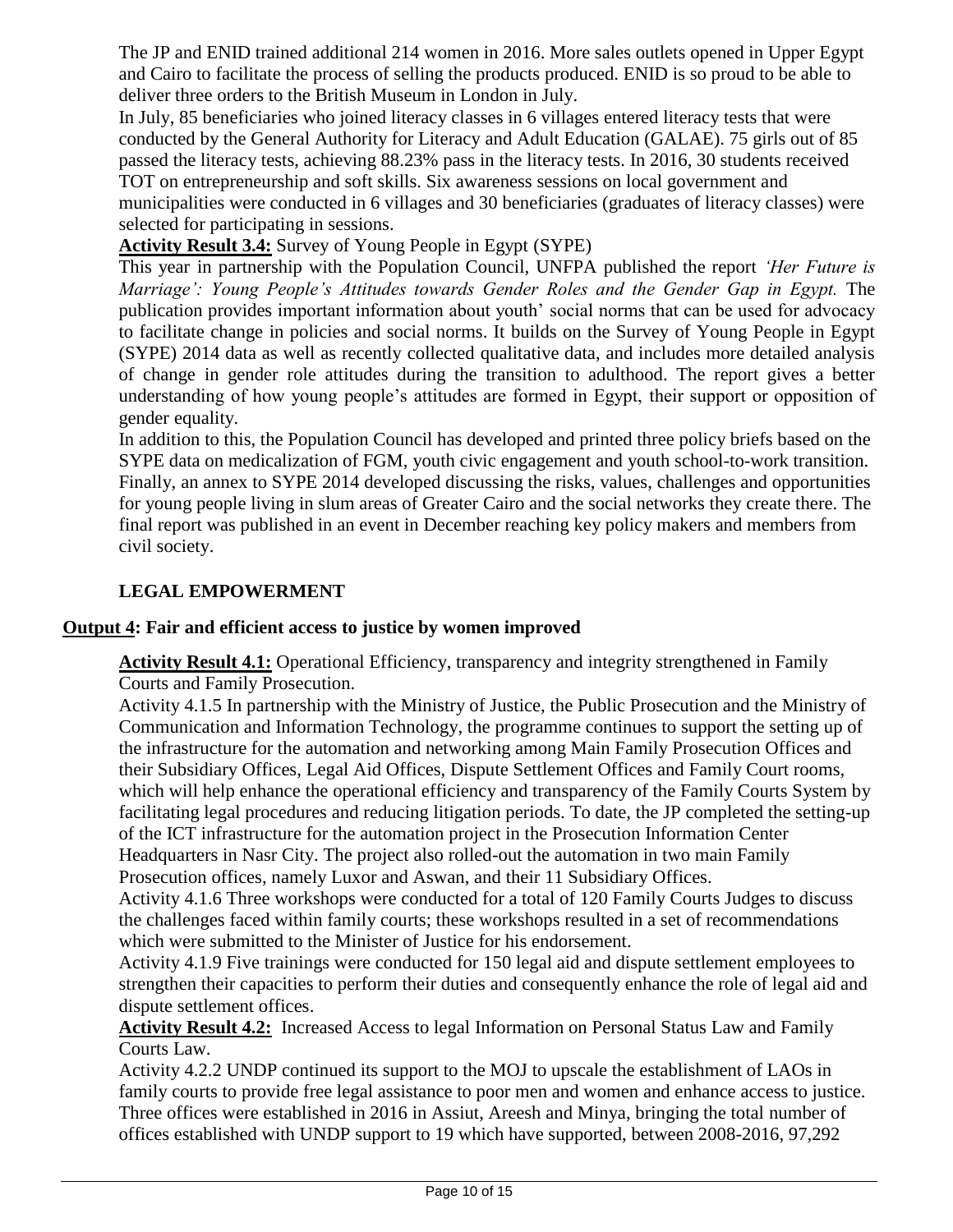cases out of which 71% were women (The total number of offices established by the Ministry of Justice reached 39 and provided support to over 490,000 women and men between 2008-2016). Activity 4.2.3 600 copies of a book on legal information on personal status law were printed and distributed

Activity 4.2.5 Brochures and leaflets were developed to increase the awareness of litigants of the role of legal aid offices.

# **ECONOMIC EMPOWERMENT AND ACCESS TO SERVICES**

**Output 5:** Increased access of poor women to services, finance, resources and assets in Egypt

**Activity Result 5.1:** Greater economic empowerment of women and knowledge base established (ENID).

UNDP/ENID continued its support to the women's handicraft as part of economic empowerment of Upper Egypt's women through promoting the One-Village-One-Product (OVOP) best practice model. Out of 25 OVOP villages, more than half are now producing quality handicrafts and earning regular income and close to 1000 beneficiaries were trained in various workshops in Upper Egypt. Although, marketing has been the biggest challenge in MSMEs and entrepreneurship in Upper Egypt, the JP supported ENID in creating several outlets for marketing including local and international exhibitions and a Cairo-based artisanal stores. Also, several best practice options from India and Thailand were considered to promote sales of crafts and a potential to export crafts to Gulf countries and Europe.

Until the end of 2016, 685 girls and boys were trained in ENID workshops in Qena, Luxor and Sohag. 254 women graduated literacy classes in 2016 and 137 of them also graduated from the cut and sew workshops (Vocational training).

**Activity Result 5.2:** The Social Fund for Development (SFD) gender mainstreaming approach and women specific targeting interventions enhanced.

- Top management workshops on the gender concepts presenting international successful stories of women empowerment to mainstream gender equality within the SFD.
- The JP and SFD launched the Gender Strategy in October 2016. The gender unit structured an action plan as well as sectorial plans for strategy implementation.
- A documentary film about the gender mainstreaming within SDF was produced in 2016 with the final cut to be available in the second quarter of 2017.
- The Gender Unit worked on developing mechanisms to enable the SFD to mainstream gender equality in the Central Sector of Human Resources.
- 4 organic cluster training in Upper and lower Egypt on gender equality and basic soft skills
- The gender unit represented the SFD at the first and the second meeting of the network of (Khadija) for the economic empowerment of women at the headquarters of the Arab League in Cairo, in which the network was proclaimed, and the SFD was one of the organizations founding the idea of the network.
- SFD continued to support women in micro and small enterprises. In 2016 the percentage of micro and small enterprises owned by women reached  $48\% \& 24.5\%$  of the total beneficiaries respectively.
- More women have benefited from the SFD's non-financial services. Women represented 84 % of entrepreneurship training recipients, 34% women benefited from one-stop-shop units in governorates and 36% of women benefited from marketing opportunities.

**Activity Result 5.3:** Access of women and rural dwellers to their basic citizenship rights (ID Cards) ensured.

UN-Women partnered with NCW to identify women without ID cards to issue cards for them. During 2016, 60,000 women were identified and a total of 42,221 ID cards were issued. Awareness raising local campaigns was conducted in the 27 governorates to raise awareness about the ID card initiative. The campaigns also aimed at engaging men.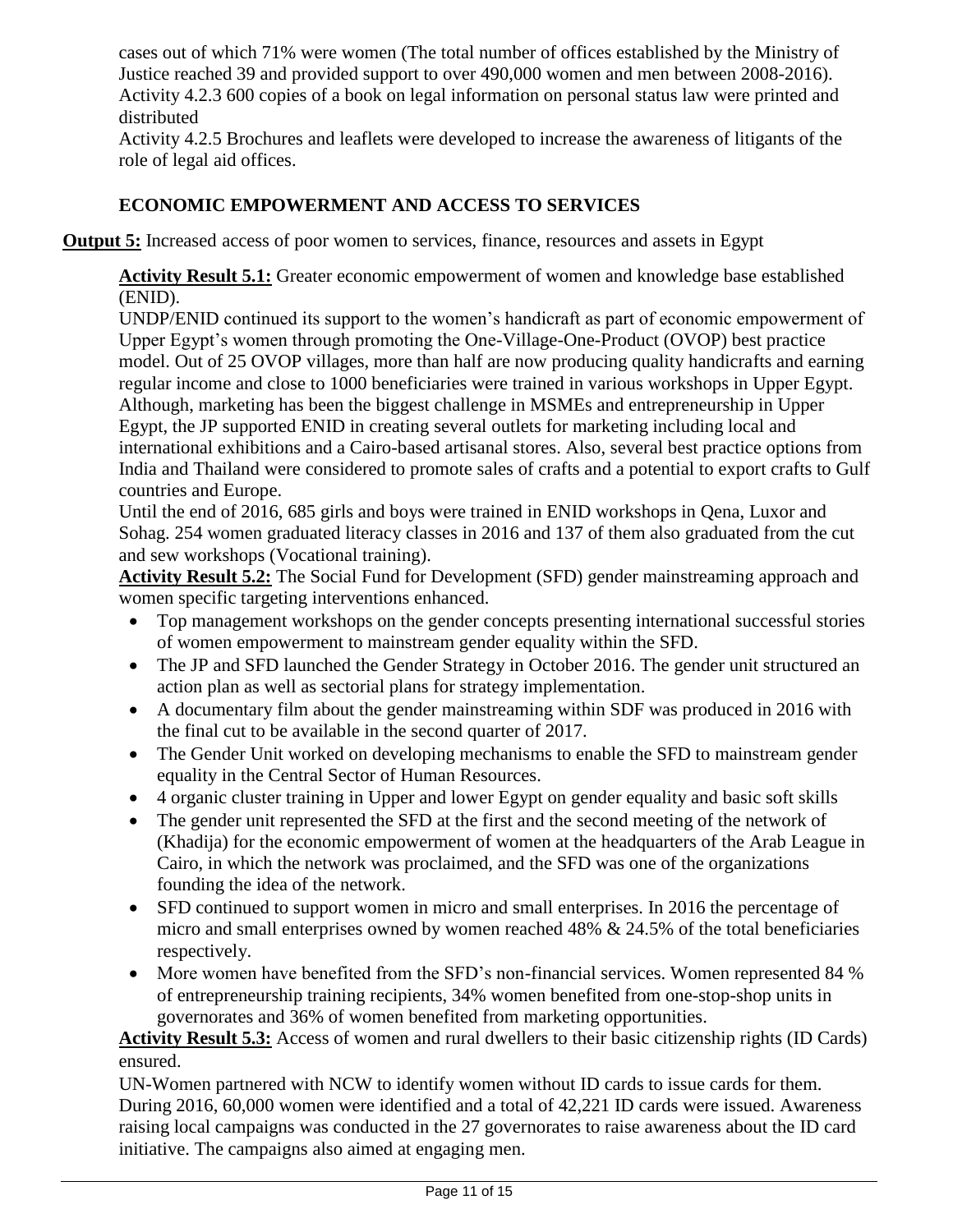#### **Qualitative assessment** (**including delays, challenges lesson learnt and best practices)**

- This year witnessed the launch of the first phase of the "Taa Marbouta" campaign showing a good example of the collaboration between the 3 partner agencies with UNFPA taking the lead. The Launch was delayed until the October due to a change in the leadership of the NCW, the main implementing partner. Despite the launch event delay, the programme arranged for an early airing of the 7 PSAs during the month of Ramadan (June) to benefit from the high viewership of TV during that month. The TV airing was associated with a successful social media campaign. The main airing took place during October and November with high viewership including TV and social media.
- Commitment towards acceleration of FGM abandonment continued throughout 2016 by putting the National FGM abandonment Strategy into action through the establishment of Taskforce particularly the Legal Taskforce. There was a slowing down in the implementation of FGM abandonment activities at the civil society level. However, a breakthrough achievement was the cooperation between UNDP and the NPC in lobbying at the legal community to strengthening punishment of FGM perpetrators. The Law has been amended from a misdemeanor to a felony in the Egyptian Penal Code and was passed by the Egyptian Parliament in August 2016.
- With regards to the legal empowerment component, the cooperation between UNDP and MOJ continued in 2016 which witnessed the launch of the Automation system in Luxor Family Court with a live demonstration of how the system successfully operates to facilitate legal procedure and reduce litigation periods. 3 more LAOs were established in 2016 and 150 legal aid and dispute settlement employees were trained to enhance their performance capacity.
- UNFPA together with Ain Shams University have cooperated to establish the Anti SH unit which was opened early in 2016. There has been a delay in getting the unit fully functioning due to administrative procedures related to the university and now the unit has become fully operational, however, UNFPA is working with the university on extending the working hours to the evening to support students who attend late classes.
- The programme showed a high degree of flexibility and the ability to quickly respond to the government needs in introducing the initiative of training women to provide them with knowledge and quip them with the necessary skills to run for the Local Councils' elections. The initiative was considered in response to the Egyptian Constitution to allocate 25% of the Local Councils to women and youth.
- UNDP/ENID continued their efforts towards job creation and poverty reduction in Upper Egypt. More handicraft training for local women from Qena applying the OVOP model in 42 cluster villages in Qena and introducing more innovative crafts during 2016. Marketing has been the most challenging obstacle against promoting MSMEs and entrepreneurship in Upper Egypt. UNDP/ENID adopted a marketing strategy based on product differentiation allowing products to be marketed at local and international exhibitions. In addition, the JP is exploring the potential of exporting the handicraft products to Europe following the success of exporting jewelry to the British museum.
- UNDP and the SFD have successfully launched the gender unit strategy. There was a delay in implementing activities during 2016 until the  $4<sup>th</sup>$  quarter due to a delay in getting the necessary approvals for SFD project extension from the Egyptian government.
- Another challenge that faced the programme in the component of citizenship initiative was the delay in the process. The NCW has entered as a key player and that made the process much smoother in the cooperation with Civil Status Organization of the MOI. Also, the fees for issuing each ID card has increased substantially making it difficult to meet the originally agreed on targeted number of cards.
- One of the major challenges the JP has encountered was a loss of over 1 million USD over 4 years due to fluctuations in currency exchange between the Swedish Krona against the USD. Such a loss has impacted the implementation of some of the activities.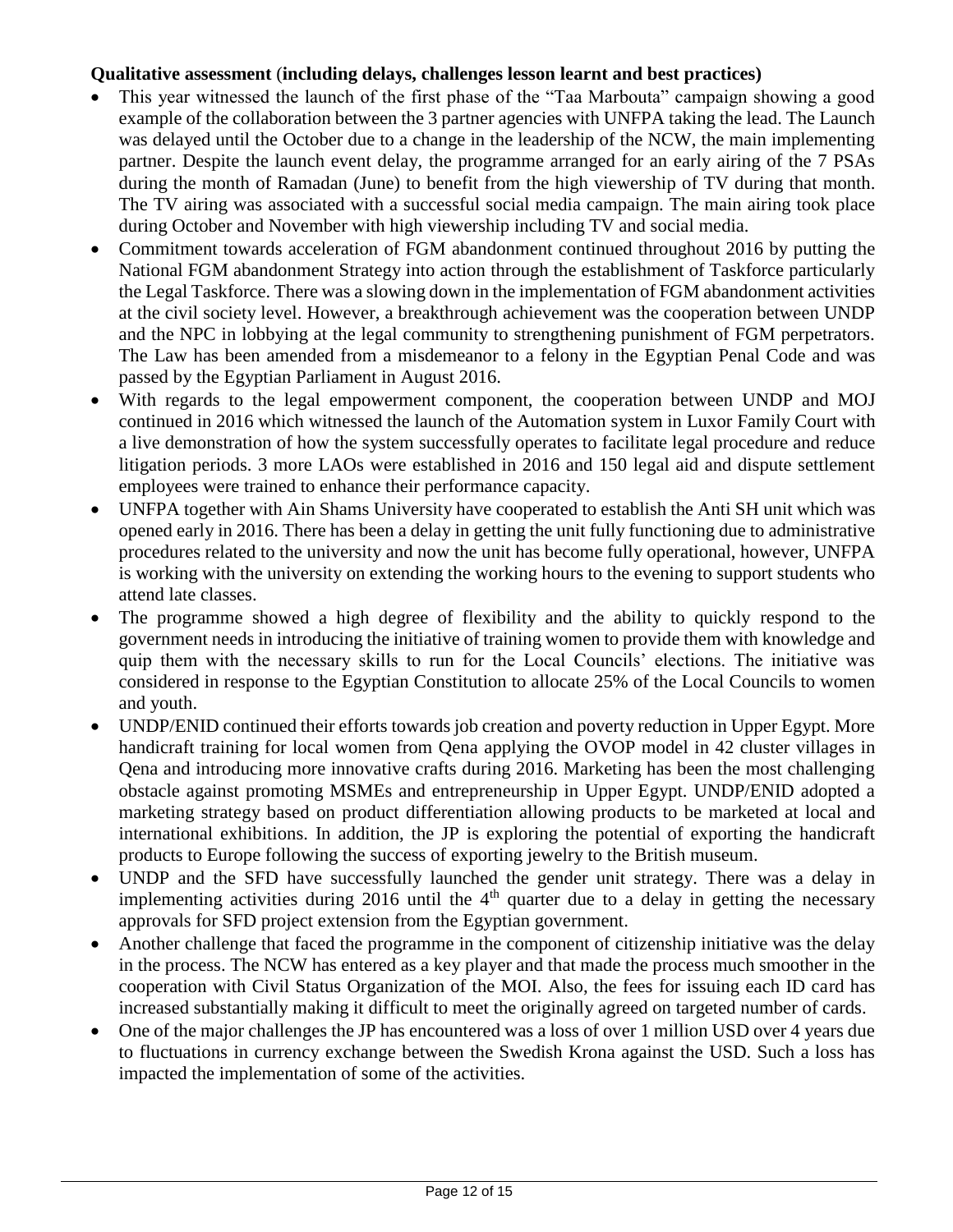|                                                                                                                                                                                                                                                                                                                                             | <b>Achieved Indicator Targets</b>                                                                                                                                                                                                                                                                                                                          | <b>Reasons for Variance with Planned Target</b>                                                                                                                                                                                         | Source of                                                                                                                                                                 |
|---------------------------------------------------------------------------------------------------------------------------------------------------------------------------------------------------------------------------------------------------------------------------------------------------------------------------------------------|------------------------------------------------------------------------------------------------------------------------------------------------------------------------------------------------------------------------------------------------------------------------------------------------------------------------------------------------------------|-----------------------------------------------------------------------------------------------------------------------------------------------------------------------------------------------------------------------------------------|---------------------------------------------------------------------------------------------------------------------------------------------------------------------------|
|                                                                                                                                                                                                                                                                                                                                             |                                                                                                                                                                                                                                                                                                                                                            | (if any)                                                                                                                                                                                                                                | <b>Verification</b>                                                                                                                                                       |
| <b>Output 1: Enabling</b><br>environment (political, legal,<br>social) sustained to abandon the<br>practice of FGM/C and combat<br>other forms of violence against<br>women and children<br><b>Indicator 3: National Anti-FGM</b>                                                                                                           | Activity 1.1: National Task Force established and commenced<br>working towards mainstreaming FGM abandonment.                                                                                                                                                                                                                                              | Delay in contracting 10 NGOs in 7<br>governorates until November resulted in delay<br>in implementation of community-based FGM<br>abandonment package.                                                                                  | <b>National Task</b><br>$\bullet$<br>Force meeting<br>minutes<br>The Law has<br>$\bullet$<br>been amended<br>from a                                                       |
| Strategy and Action Plan in place<br>Year 3 target:<br>National Action Plan<br>mainstreamed within the<br>work plans of relevant<br>ministries<br><b>Monitoring Systems</b>                                                                                                                                                                 | Activity 1.2: Legal Task Force established and developed legal brief<br>confirming actions required by concerned stakeholders to implement<br>and accelerate action regarding FGM criminalization Law.                                                                                                                                                     |                                                                                                                                                                                                                                         | misdemeanor<br>to a felony in<br>the Egyptian<br>Penal Code and<br>was passed by<br>the Egyptian<br>Parliament in<br>August 2016.                                         |
| strengthened for monitoring<br>FGM cases in clinics<br>Community-based FGM<br><b>Abandonment Package</b><br>adopted by all governorates<br>Communication material<br>launched and evaluated                                                                                                                                                 | Activity 1.3: Anti-FGM component mainstreamed in medical schools,<br>social service institute curricula and teachers' colleges.<br>Activity 1.5: "Enough FGM campaign" aired on TV in February and<br>March as well as in Ramadan (June/July)                                                                                                              |                                                                                                                                                                                                                                         | "Enough<br>$\bullet$<br>FGM"<br>campaign<br>viewership<br>report                                                                                                          |
| <b>Indicator 4:</b> Incidence of reported<br>sexual harassment decreased<br>Year 3 target:<br>Anti-sexual Harassment<br>edutainment campaign launched<br>and aired                                                                                                                                                                          | Activity 1.6: "Taa Marbouta" campaign launched with 2 phases of TV<br>broadcasting in June and October associated with social media<br>campaign. Over 20 million views on TV and social media                                                                                                                                                              | The launch of Taa Marbouta was delayed due<br>to the change in NCW's leadership. However,<br>a first phase of broadcasting took place in<br>Ramadan (before the launch event) to benefit<br>from the high viewership during that month. | "Taa<br>$\bullet$<br>Marbouta" TV<br>viewership<br>report<br>Social media<br>$\bullet$<br>campaign<br>report                                                              |
| <b>Output 2: Women's public and</b><br>civic engagement is enhanced,<br>enabling them to advocate and<br>influence policy and decision<br>making processes to advance<br>the status of Egyptian women<br>Year 3 target: Female and youth<br>members of local councils are<br>equipped with the necessary<br>knowledge and skills to promote | Activity 2.1: JP conducted community awareness campaign to<br>encourage participation of women and youths and provide capacity<br>development support for women and youth candidates for local<br>councils<br>Activity 2.2: Public Service Announcements "Taa Marbouta" about<br>citizenship and political empowerment aired on TV and on social<br>media. |                                                                                                                                                                                                                                         | Participation<br>$\bullet$<br>record for<br>community<br>members and<br>women<br>candidates<br>Training<br>$\bullet$<br>materials<br>Taa Marbouta<br>viewership<br>report |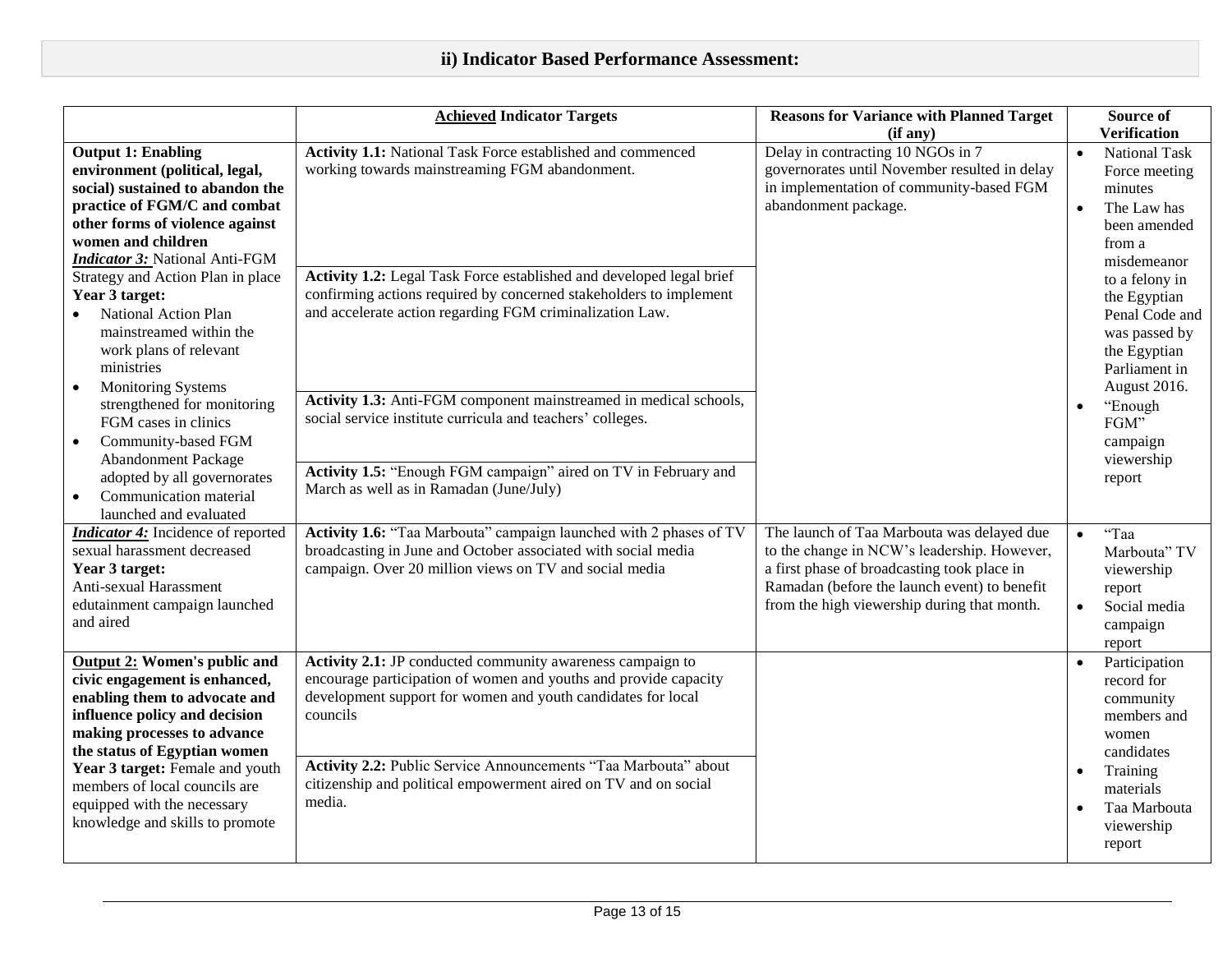| and further advance women's<br>rights within elected bodies<br><b>Indicator 3:</b> Percentage of young<br>girls and women participating in<br>structures such as youth center,<br>NGOs and student unions                                                                                                                                                                                                                                                                                                                                                                          | Activity 2.3: JP conducted 831 peer education sessions and 40 theater<br>performances enhancing girls' and young women's civic and public<br>engagement.                                                                                                                                                                                                                                                                                                                                                                                                                                                                                                                                                                     | There was a delay in commencement of Y-<br>PEER activities during 2016 due to difficulties<br>in acquiring the security clearance. However,<br>the target was met. | <b>Y-PEER</b><br>$\bullet$<br>progress report                                                                                 |
|------------------------------------------------------------------------------------------------------------------------------------------------------------------------------------------------------------------------------------------------------------------------------------------------------------------------------------------------------------------------------------------------------------------------------------------------------------------------------------------------------------------------------------------------------------------------------------|------------------------------------------------------------------------------------------------------------------------------------------------------------------------------------------------------------------------------------------------------------------------------------------------------------------------------------------------------------------------------------------------------------------------------------------------------------------------------------------------------------------------------------------------------------------------------------------------------------------------------------------------------------------------------------------------------------------------------|--------------------------------------------------------------------------------------------------------------------------------------------------------------------|-------------------------------------------------------------------------------------------------------------------------------|
| <b>Output 3: Gender responsive</b><br>governance and policies<br>enhanced<br><b>Indicator 1:</b> Number of policy<br>papers, policy briefs and research<br>papers on gender equality and<br>women empowerment<br>Target: 6<br>Baseline: 18<br><b>Indicator 5:</b> Number of<br>consultations with government<br>and civil society to support<br>policy-making on gender equality<br>and gender mainstreaming<br><b>Indicator 6:</b> Number of policy<br>advocacy campaigns on gender<br>issues<br><b>Indicator 7:</b> Development of<br>evidence based policies to target<br>youth | <b>Activity 3.1:</b><br>3 policy briefs have been delivered about Women's<br>$\bullet$<br>empowerments and integrated development.<br>A book has been published in collaboration with the American<br>$\bullet$<br>University in Cairo (AUC) in English language titled "The<br>Traditional Crafts of Egypt"<br>ENID submitted 5 proposals to international and local donors<br><b>Activity 3.2:</b><br>UNDP/ENID held a meeting with Qena Governor and MoHP<br>Undersecretary to renovate 2 Health Units.<br>UNDP/ENID organized and annual conference in February 2016<br>$\bullet$<br>and the theme was "The role of women in sustainable rural<br>development".<br>ENID signed project extension 2017-2021.<br>$\bullet$ |                                                                                                                                                                    | ENID annual report                                                                                                            |
|                                                                                                                                                                                                                                                                                                                                                                                                                                                                                                                                                                                    | <b>Activity 3.4:</b><br>JP and Population Council published a report "Her Future is<br>$\bullet$<br>Marriage': Young People's Attitudes towards Gender Roles and<br>the Gender Gap in Egypt" based on the results of the 2014 SYPE<br>report.<br>Three policy briefs developed based on the SYPE data on<br>medicalization of FGM, youth civic engagement and youth<br>school-to-work transition.<br>Gender report printed.<br>$\bullet$                                                                                                                                                                                                                                                                                     |                                                                                                                                                                    | "Her Future is<br>Marriage': Young<br>People's Attitudes<br>towards Gender<br>Roles and the<br>Gender Gap in<br>Egypt" Report |
| <b>Output 4: Fair and efficient</b><br>access to justice by women<br>improved<br><b>Indicator 1:</b> Timeframe to issue<br>sentence/decision in family court<br>cases<br>Year 3 target: Officially<br>announced/defined timeframe to<br>issue sentence/decision in family<br>court cases                                                                                                                                                                                                                                                                                           | <b>Activity 4.1:</b><br>UNDP and MOJ completed the ICT infrastructure for the<br>$\bullet$<br>automation system in the Prosecution Information Centre<br>Headquarters in Cairo as well as in 2 main family Prosecution<br>Offices in Luxor and Aswan and their 11 subsidiary offices.<br>120 Family Court judges attended workshop about the challenges<br>$\bullet$<br>faced within Family Courts<br>150 legal aid and family dispute employees received training to<br>$\bullet$<br>enhance their capacities and improve their performance to process<br>cases.                                                                                                                                                            |                                                                                                                                                                    | Project report<br>indicating the<br>number of LAOs<br>established and the<br>number of cases<br>served.                       |